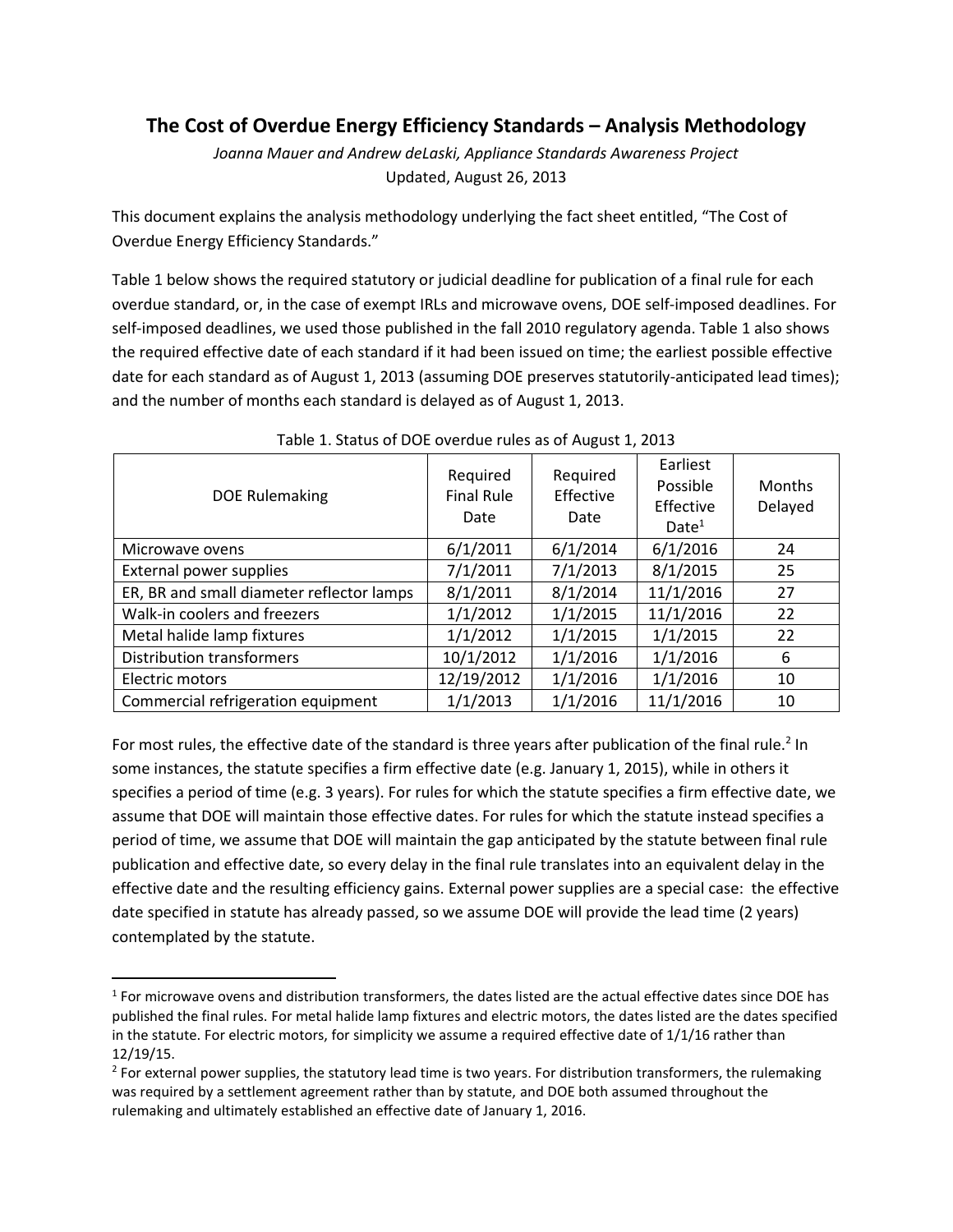As of August 1, 2013, DOE has published final rules for two of the eight overdue standards: microwave ovens and distribution transformers. For microwaves, DOE issued the final rule in June 2013, and the effective date is June 2016. As of June 2013, the lost savings from the delayed microwave standard are no longer accumulating. For distribution transformers, DOE published the final rule in April 2013. In this case, DOE maintained the effective date that had been assumed throughout the rulemaking (January 1, 2016). Therefore, while publication of the distribution transformer standard was delayed by 6 months, in this case the delay did not result in lost savings.

For external power supplies,<sup>3</sup> DOE has already issued a proposed rule and the next expected rulemaking stage is final rule publication. For this rule, the earliest possible effective date listed in Table 1 is based on the lead time between publication of the final rule and the effective date. For example, if the final rule were published in August 2013, the standards would take effect two years later, in August 2015. DOE has also issued a proposed rule for metal halide lamp fixtures. In this case, the statute specifies an effective date of January 1, 2015, and DOE has proposed to maintain this date. Therefore, we assume that the delay of the metal halide lamp fixture standard will not result in lost savings.

For the remaining five rules, DOE has not yet published a proposed rule. For electric motors, the statute specifies an effective date of December 19, 2015. We assume that DOE will maintain this effective, which would mean that the delay will not result in lost savings. For the other four rules, the statute does not specify a firm effective date, and we assume that the earliest possible effective date is based on the lead time between publication of the final rule and the effective date, accounting for the required 90 days between publication of the proposed rule and the final rule. For example, if the proposed rule for commercial refrigeration equipment were published in August 2013, the earliest that the final rule could be issued would be in November 2013, and the standards would take effect three years later, in November 2016. (DOE has almost always taken at least six months and often longer to publish a final rule after issuing a NOPR, so adding just three months makes the estimate of delays conservative. Most likely, each will be longer.)

We estimate lost energy and economic savings and additional  $CO<sub>2</sub>$  emissions from DOE delays based on estimates of energy savings and investment costs of assumed standard levels in ASAP and ACEEE's previous major study on the potential savings from new efficiency standards, *The Efficiency Boom: Cashing in on the Savings from Appliance Standards* (Lowenberger et. al. 2012).

To calculate lost savings as a result of the delays, we first calculate the annual electricity savings from products sold in one year based on annual shipments and per-unit energy savings, accounting for the portion of products that already meet the standard. We divide the one sales-year savings by 12 to calculate the annual electricity savings from products sold in a single month (one sales-month savings),

 $\overline{a}$ 

<sup>&</sup>lt;sup>3</sup> We have not included battery charger standards in this analysis even though DOE has missed statutory deadlines for completing this final rule, which is the same as the deadline for external power supplies. In the case of battery chargers, existing California standards are generally stronger than proposed standards published by DOE in 2012. Manufacturers have stated that they anticipate complying with the California standards on a national basis. As a result, there is no cost to DOE delay in this case, unless DOE ultimately chooses to set a national standard more stringent than the California standards.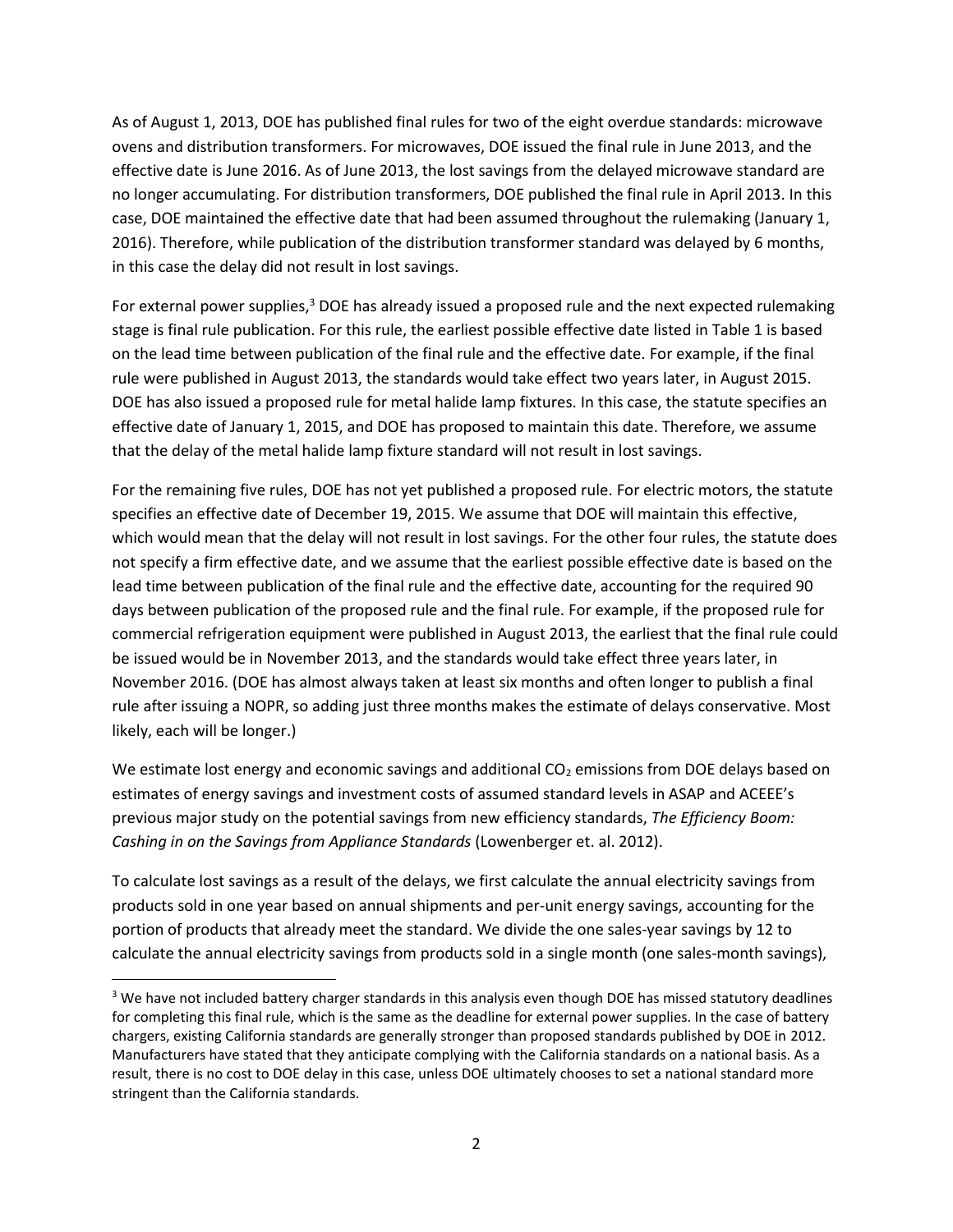and then divide the one sales-month savings by 12 to arrive at the monthly electricity savings from products sold in a single month.

We calculate cumulative lost electricity savings from one month of sales for each product by multiplying the monthly savings from one month of sales by the lifetime of the product in months. We calculate cumulative lost electricity savings from the delays for each standard by multiplying the cumulative lost electricity savings from one month of sales by the number of months the standard is delayed.

To calculate cumulative additional  $CO<sub>2</sub>$  emissions as a result of the delays, we use an average  $CO<sub>2</sub>$ emissions factor for the electric power sector for the period 2015-2044, conservatively based on the lifetime of distribution transformers, which have the longest lifetime of the eight products. We calculate the emissions factor (MMT  $CO<sub>2</sub>/TWh$ ) by dividing projected electric power sector  $CO<sub>2</sub>$  emissions by projected electric power sector generation (EIA 2012a). The average emissions factor over the period 2015-2044 is 0.49 MMT CO<sub>2</sub>/TWh. To apply this CO<sub>2</sub> emissions factor, which is based on electricity generation, we take into account estimated transmission and distribution losses of 7 percent between the point of generation and the point of use (EIA 2012c).

We calculate cumulative additional  $CO<sub>2</sub>$  emissions from the delays for each standard by multiplying the cumulative additional  $CO<sub>2</sub>$  emissions from one month of sales by the number of months the standard is delayed.

To calculate lost net present value savings from the delays, we first calculate the total incremental cost of products sold in one year based on annual shipments and the per-unit incremental cost, accounting for the portion of products that already meet the standard. We divide the one sales-year investment by 12 to calculate the investment from a single month of sales. We then calculate the present value of the deferred investment for each standard based on the investment from one month of sales and the number of months the standard is delayed using a real discount rate of 5 percent.

To calculate the present value of lost electricity bill savings, we first calculate the monthly electricity bill savings from one month of sales for each product by multiplying the monthly electricity savings from one month of sales by the appropriate electricity price shown in Table 2 below (EIA 2012b).

| Sector      | <b>Electricity Price</b><br>(2011\$/kWh) |  |  |
|-------------|------------------------------------------|--|--|
| Residential | \$0.1172                                 |  |  |
| Commercial  | \$0.1023                                 |  |  |
| Industrial  | \$0.0682                                 |  |  |

|  | Table 2. Electricity prices |  |
|--|-----------------------------|--|
|  |                             |  |

We calculate the present value of the lost electricity bill savings for each standard based on the monthly electricity bill savings from one month of sales and the number of months the standard is delayed using a real discount rate of 5 percent.